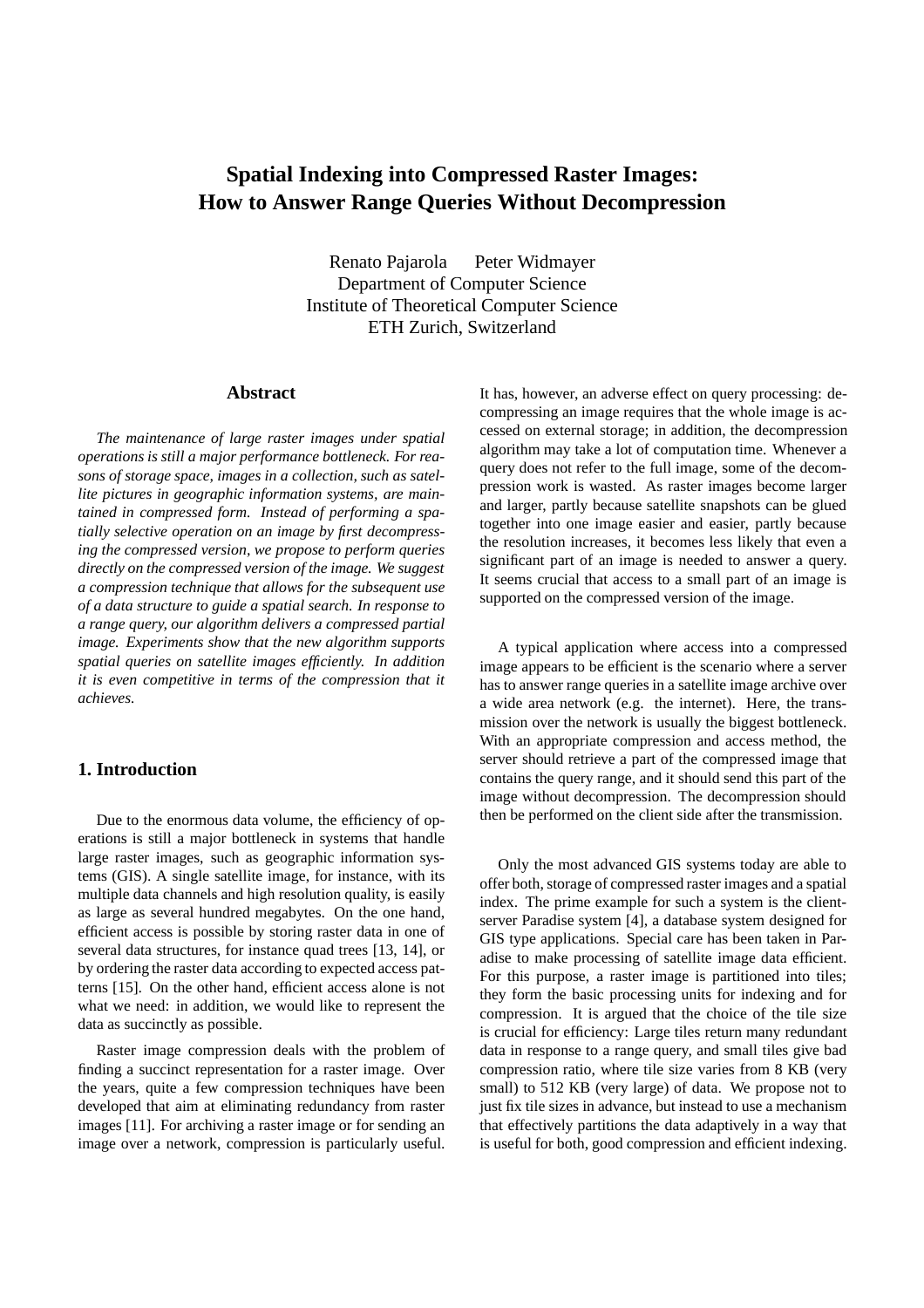## **2. The problem**

We study the problem of answering a range query on a compressed version of a raster image, without decompressing the entire image quickly. We restrict ourselves to lossless compression for two reasons. The first is our interest in the theoretical foundation of the problem, and the second is the practical demand of keeping all information that has been acquired via satellite. The range query serves as a particular, but prototypical spatial query. Ideally, we would like to find a raster data structure and compression technique with the following properties:

- 1. The pixels in the same storage block are close in space; more generally, the physical storage locations of pixels reflect the spatial locations.
- 2. A range query can be answered by accessing just those storage blocks that contain the compressed version of the data in the range.
- 3. The compression ratio is as good as that of any other well-known image compression algorithm.

Property 1 is interpreted to imply that the geometric shape of the union of all pixels in a block (or some container for the pixels, such as the bounding box) is good for efficient spatial indexing; see, for instance, the criteria for efficiency of spatial access structures based on aligned rectangles ([1, 2, 12]).

These properties together call for a solution that combines the characteristics of the best available spatial data structure with those of the best available compression algorithm. The problem now lies in the fact that the compression technique must lend itself to spatial clustering. Any compression technique, for instance, that makes use of the statistics of the whole image will be unable to fulfill requirement 2. Unfortunately, this is just what the best compression techniques do. On the other hand, we can hope that by exploiting local (w.r.t. a single storage block) statistics for compression, the compression ratio might be satisfactory.

We propose a solution to the compressed raster image handling problem that satisfies all of the above requirements. In Section 3, we discuss the basic issues in the design of a suitable compression method. We propose a compression algorithm in Section 4. Section 5 sketches the spatial access to the compressed image. In Section 6, we present the experimental results that we gained from an implementation of various compression algorithms and experiments with satellite images. Section 7 concludes the paper.

## **3. Basics of compressed raster image handling**

Our examination of suitable compression methods has to take into account the way in which spatial indexing achieves its efficiency. Spatial indexing methods cover the data space with regular shaped regions. Whenever the spatial data are points or pixels on a regular grid, a partition of the data space will suffice; the regions of the space partition will typically be aligned rectangles. The data in one region are stored in one storage cluster on disk. The essential ingredient is that locality in space should be mapped to locality on the storage medium as much as possible. Ideally, all data in a storage cluster should be close in space. A storage cluster may stand for one physical disk block or several of these blocks, depending on the space partition that is to be achieved (most database systems support storage clusters of different sizes).

To combine compression with spatial access, two clustering strategies seem applicable: a partition of the data space based on the original pixels, or a clustering based on the compressed data. The former one may use any partition of the data space into rectangular regions, where each region serves as the two dimensional key to the data block(s) holding the compressed image data of the region. The second strategy builds its regions according to the amount of compressed data that fill one or more entire data blocks. However, any fixed partition of the space of original pixels leads to regions whose compressed data may not fill entire data blocks, because the compression ratio is not uniform all over the image (see Figure 1). Therefore, in a case in which the compressed data fit into one block, two blocks may need to be accessed. We propose to avoid some (but not all) of this inefficiency by scanning the image along an appropriate *Space Filling Curve* (SFC) [5, 9] and creating index regions – bounding boxes of data blocks – which cover the area of the compressed data in one data block.



**Figure 1. Logical Clustering**

To permit efficient clustering, spatial access and lossless compression at the same time, an algorithm and data structure have to obey several restrictions. First, there should not be any free space in a data block, because this would affect the space usage and therefore the compression ratio negatively. Second, to keep the number of block accesses for (range-) queries low, every index region should smoothly map to a data block, and therefore the compressed data should not continue beyond data block boundaries. Third, the compression algorithm should not take the statistics of pixels encountered in other data blocks into account when coding the elements of the current block's region. The rea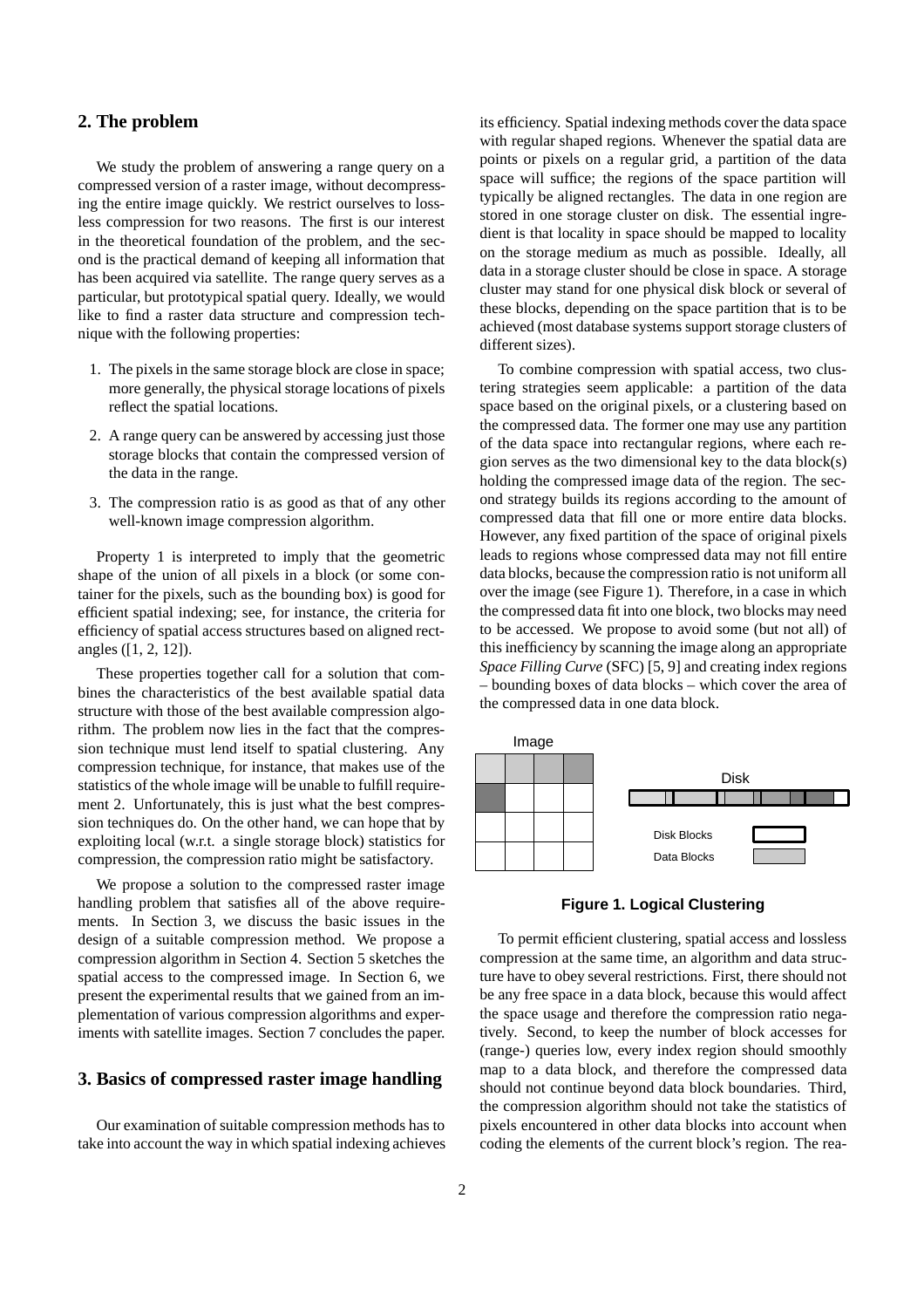son is that this would lead to some extra block accesses for reconstructing this part of the image – a potential source of inefficiency especially for small query ranges. Therefore, we restrict the compression scheme to local operations and disallow the use of statistics or history of other image parts.

Unfortunately, none of the known compression algorithms fulfills our requirements, neither the highly sophisticated nor the more simpler ones. The newly proposed (highly sophisticated) standard *CALIC* [19] achieves high compression ratio based on complex prediction functions and extensive context statistics; for our problem, this collides with the requirement of history-less operations. Another sophisticated method called *FELICS* [7] is also based on image statistics, and the current standard *JPEG* [17] has drawbacks in the need for prescanning the whole image to achieve good compression, and that a certain amount of statistics be maintained and stored with the compressed data. Furthermore, the prediction functions of CALIC, and more or less also those from JPEG and FELICS, depend on the knowledge of some particular neighboring pixels; this imposes restrictions on the traversal order of the pixels in the image, and it therefore makes the construction of wellshaped pixel regions impossible.

#### **4. A spatial compression algorithm**

As discussed in [6], lossless image compression algorithms usually view a pixel value as a random variable. An algorithm then typically consists of four processing steps: first, select the location of the next pixel to be encoded (*pixel selection*); second, compute a prediction of the value of the selected pixel from the history of already encoded pixels (*pixel value prediction*); third, compute a prediction for the variance of that random variable (*variance estimation*); fourth, encode the difference between the pixel value prediction and the actual pixel value, making use of the variance estimate (*prediction error coding*).

Since the prime goal of the compression is the support of spatial queries, the order of pixels in the sequence has to be chosen with care. The pixel sequence is cut into block size portions, while each portion (subsequence) is stored in a block and is therefore the unit of access. As a consequence, the geometric shape of the (bounding box of the) pixels in a block should go well with typical query populations such as squares or rectangles with no preferred direction on the average. Hence, taking the pixels in the order in which they appear along the sequence of rows in the picture (scan-line sequence) is poorly adapted to typical queries. More balanced space filling curves (as to the dimensions of space) lead to better spatial selectivity. Figure 2 shows the resulting data regions for three different pixel sequences with equal block capacities of 17 pixels; the first four resulting data regions (A, B, C and D) are shown in different shades and shapes. The Z-curve (Figure 2 a), which can have heavily overlapping regions (i.e. A and B), and scan-line (Figure 2 c) sequences may even produce data regions with multiple connected components. For the pixel sequence we propose to use the Hilbert-curve, since it generates quite compact data regions, and it also supports the prediction step quite well.



**Figure 2. Clustering Sequences**

Prediction is usually based on neighboring pixels in space. However, the pixels used as predictors for the current value have to be encoded before the current one, because the decompression process has to use the same predictor values. If the relative spatial positions of the neighbors always have the same relative index in the sequence, as it is the case for scan-lines, sophisticated combinations can be used to derive a close prediction (CALIC makes use of this fact, e.g.). Space filling curves like the Z-curve or the Hilbert-curve don't conform to this behavior but are useful for effective clustering. We therefore propose to calculate prediction from a specific set of relative indices (in the pixel sequence) of previously encountered pixels. However, the relative spatial positions of these pixels are not the same throughout the sequence. Furthermore, their influence based on the Euclidean distance differs from one space filling curve to another. Let us call the set of pixels used to predict the current pixel's value the *context*.

We propose to choose the context  $C_v$  of a pixel v to be the ordered collection of the last  $k$  pixels visited before coding the current one. We now face the problem of computing a prediction that is good in all the geometrically different situations that the context describes. To get a close prediction  $\hat{v}$ , we propose the weighted sum of equation 1 over the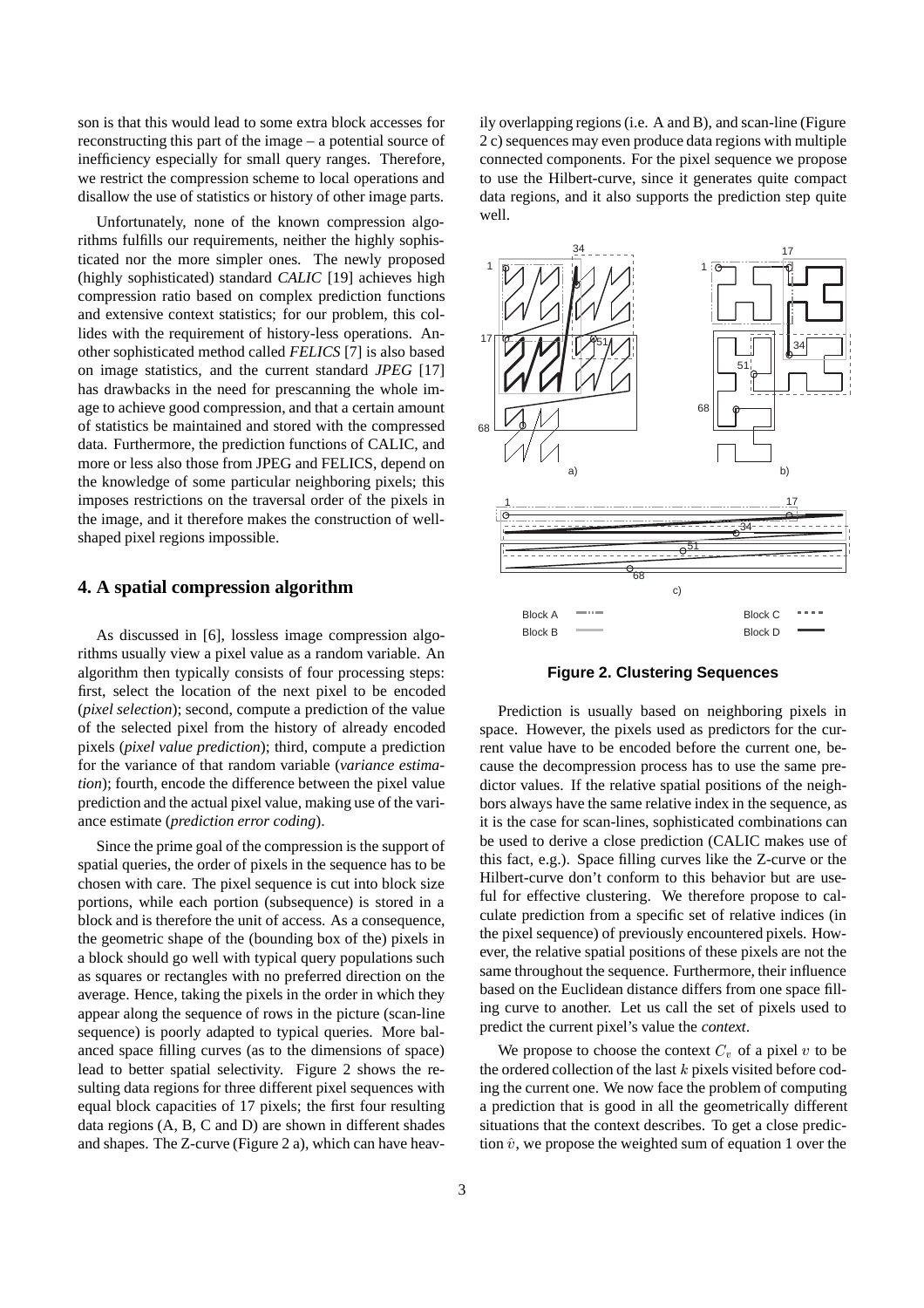context  $C_v$ ; this incorporates neighboring pixels according to the space filling curve (SFC), but doesn't rely on exact relative locations. The weights  $w_j$  resemble an exponential function, decreasing with growing distance on the SFC, and depend on the size  $k$  of the context and on the index  $j$ of pixel  $v_i$  in the sequence. Thus the distribution of the weights  $w_i$  takes into account that pixels close in space which also have smaller relative indices on the SFC will also have a bigger influence on the prediction.

$$
w_1 = 1
$$
  
\n
$$
w_j = 3\left[\frac{w_{j-1}}{2}\right] + 2
$$
  
\n
$$
\hat{v} = (\sum_{j=1}^k w_j)^{-1} \sum_{v_j \in C_v} w_j v_j
$$
  
\n(1)

To achieve good data reduction, an accurate probability distribution has to be selected for the current prediction error. The *Laplace* distribution of equation 2 is normally used as a basis for statistical coding of differential signals [11, page 225]. In this case, the best compression ratio for a value  $x$  is achieved with the Laplace distribution with variance  $x^2$ . This value, however, cannot be used for compression, because it makes decompression impossible, since the value  $x$  isn't known at decompression time. Therefore, we need a good estimate for the variance.

$$
L(x) = \frac{1}{\sqrt{2\sigma^2}} \exp(-\sqrt{\frac{2}{\sigma^2}} |x - \mu|)
$$
 (2)

Naturally, our variance estimation uses the same context  $C_v$  as the prediction step. Unlike other compression algorithms, however, we do not use this context as a key to retrieve information about earlier prediction errors within the same context. Thus no history or statistical information of occurrences of this context are used for variance estimation; we only use local operations on the values in  $C_v$ . We propose to calculate a variance approximation  $\sigma^2$  according to equation 3 as a normalized sum of the quadratic prediction errors in the current context  $C_v$ .

$$
\sigma^2 = \frac{1}{|C_v|} \sum_{v_j \in C_v} (v_j - \hat{v})^2
$$
 (3)

The prediction errors  $e = v - \hat{v}$  can now efficiently be coded with a statistical entropy coder, using the estimated variance  $\sigma^2$  to calculate the probability distribution at the current position. Note that *arithmetic* coding [3] would attain the theoretical entropy bound of the compression ratio for a given probability model. However, the lack of an exact link between the symbols of the input sequence and the bits of the output binary rational number would interfere with the division of the compressed data into many different data blocks. A *Huffman* entropy coder [8] generates minimum redundancy codes which have a one-to-one relationship with the input symbols, and it also approximates the entropy bound for a given model. To reduce coding complexity, the Huffman tables are only computed for a specific set of variances, as suggested e.g. in [6].

Figure 3 shows these processing steps in a flowchart. Prediction and variance estimation are performed on a sliding window over the input sequence, where only local operations on a limited support area around the current picture element are used. The entropy coder which encodes the prediction errors makes use of precalculated tables to save calculation time. The decoding process is the symmetrical inversion of the encoding process. For ease of reference, let us call this *Hilbert Compression*.



**Figure 3. Coding a Pixel**

This algorithm runs fast even without code optimization. To calculate the prediction and variance estimation, only a few computation steps are necessary  $(O(k))$  for a context of <sup>k</sup> pixels), whereas other algorithms tend to spend more time on complex prediction computation. The main work of the entropy coder is done once in the initialization step. The probabilities of symbols are computed for a specific set of variances, and for each such variance the Huffman tree is constructed. Therefore, a pixel is coded in  $O(m)$ steps by outputting the  $m$  bits from the path in the Huffman tree. Not only time complexity is low, also the space requirements are small. The main part of the coding routine just uses an image buffer of size  $k$  to compute the prediction and variance estimation, the precalculated Huffman trees need  $O(nl)$  space, where n is the number of symbols in the alphabet and  $l$  is the number of variances used.

#### **5. Spatial access**

Our spatial compression algorithm, Hilbert Compression, cuts the sequence of pixels of the raster image along the Hilbert curve into block size sequences, where due to compression not all subsequences have the same length on the curve. Each pixel subsequence defines a shape in space; its bounding box serves as the geometric key of its block (see Figure 2). In the example shown in Figure 2 b), the bounding boxes of subsequences A, B, C and D are the ge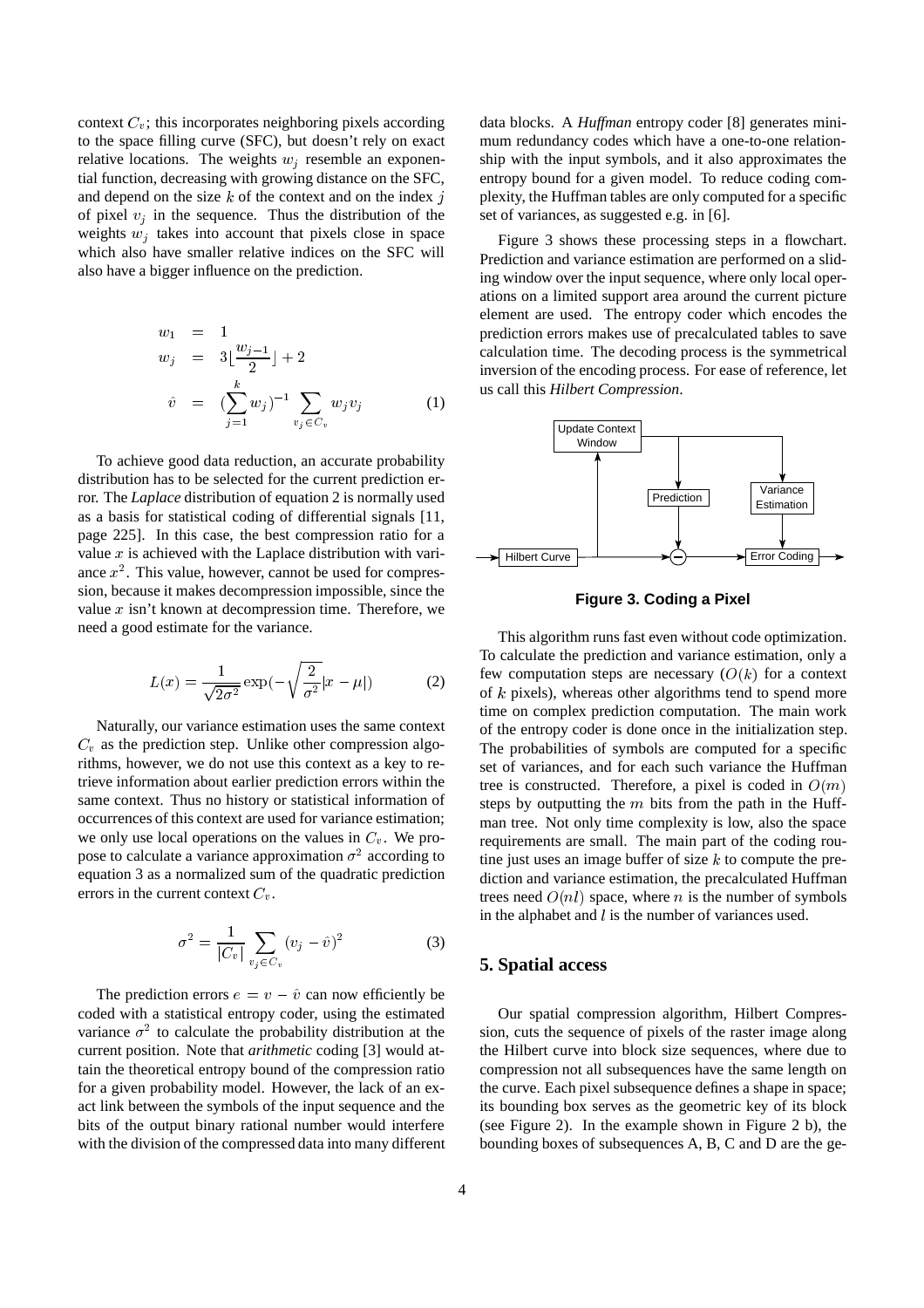ometric keys for maintaining the pixels numbered 1 to 17, 18 to 34, 35 to 51, and 52 to 68 respectively. As a consequence of the properties of the Hilbert curve, the shapes of these bounding boxes tend to be almost square and to have very limited overlap.

In response to a rectangular range query, a pixel subsequence needs to be accessed only if the query rectangle geometrically intersects the bounding box of the subsequence. Note as an aside that even in that case, the pixel sequence does not necessarily always contribute to the answer, because an intersection with the bounding box does not imply an intersection with the pixel sequence. In order to efficiently answer a range query, we therefore only need a way for quickly deciding which bounding boxes intersect the query rectangle. Since the number of bounding boxes is very large, the data structure that supports these rectangle intersection queries must be stored on external storage as well. This, however, is a classical problem in the field of spatial data structures, with an abundant literature and many worthwhile suggestions over the past decade [13, 14]. One simple and efficient structure that we feel suitable in our setting is the  $R^*$ -tree [2]. Most of the other spatial data structures for aligned rectangles will also perform efficiently, due to the nature of the bounding boxes that Hilbert Compression generates. Now, operations on the compressed raster image then amount to the corresponding operations in the spatial data structure, with an additional mapping that needs to be computed between the position of a pixel in the compressed sequence and the location of the pixel in space.

#### **6. Experimental results**

We have implemented Hilbert Compression (H.1.6 in Table 1) in C, based on the *Khoros* <sup>1</sup> image processing system. The other compression algorithms used to compare the compression efficiency are: *gzip* (gz) and *compress* (Z), two well known general purpose compression tools available on UNIX systems; *CALIC* [19] which is a very sophisticated image compression algorithm (we used an implementation of Xiaolin Wu et al. of the University of Western Ontario); and the quasi standard *lossless JPEG* (ljpg) [18], where we used an implementation from Cornell University.

Our Hilbert Compression algorithm has been tested with lots of data from satellite sources such as *LANDSAT* and *SPOT* pictures. Several tests with derived RGB images and original (7 channel) satellite images showed all the same relative behavior between the three image compression techniques CALIC, lossless JPEG and Hilbert Compression, which used a context size of 6 pixels. Table 1 shows typical results for compression ratios *original size : compressed size* for different channels of LANDSAT satellite images. The scenes are multi-spectral images with seven different channels, each of 8 bit resolution, and the sizes are about  $5800 \times 4700$  picture elements; this takes about 200 megabytes of data on disk. Figure 4 shows a small part of channel 5 of one scene, which was hard to compress.

The two compression algorithms gzip and compress are based on the *Lempel-Ziv* [10] coding algorithm. They perform well only on highly redundant pictures, such as in the present test for channel 6 of the satellite images, and sometimes the compression ratio falls below usable values, such as for the channels 4 and 5. The CALIC algorithm achieves very good compression ratios overall even for complex image data. JPEG and Hilbert Compression have quite similar results and stay within about 10% of the CALIC results for the critical images.

Note that unfortunately, the CALIC and JPEG algorithms in their optimal form are not at all a good basis for a modification towards spatial access. CALIC needs a scanline like pixel sequence to accomplish its complex prediction function and needs considerable history information – frequency counts – to achieve its data reduction (a typical implementation needs counters for a few hundred specific contexts). Building efficient cluster regions would therefore lead to frequent restarts of the compressor which would reduce the compression ratio significantly as the history is very important. Instead of restarting the compressor, the history could be stored wherever needed to allow partial image reconstruction as mentioned in Section 3; this however, would also reduce the compression ratio. JPEG also needs information about image statistics and the scan-line sequence has the same drawbacks as for the CALIC algorithm. Lossless JPEG could be adapted to use a better SFC and our prediction function, but the Huffman table would still have to be stored and precalculated from the complete image statistics. In contrast, Hilbert Compression does not need much history information, only a few pixels are needed after restarting the compressor to achieve best compression ratio. Therefore, using disk-block like (or bigger) cluster sizes the compression ratio will decrease minimally whatever cluster size is chosen.

# **7. Conclusion**

We considered the problem of range queries on a compressed raster image. With the goal of avoiding a decompression of the complete image before querying, we proposed a compression algorithm, Hilbert Compression, that is oriented towards spatial clustering and that permits decompression from local information alone. We have demonstrated experimentally that Hilbert compression ratio typically is competitive with well known compression algorithms such as lossless JPEG or CALIC. We feel that our proposal is a first step towards an investigation of how to perform spatial operations (or other complex operations)

<sup>&</sup>lt;sup>1</sup>available via anonymous ftp: ftp.khoros.unm.edu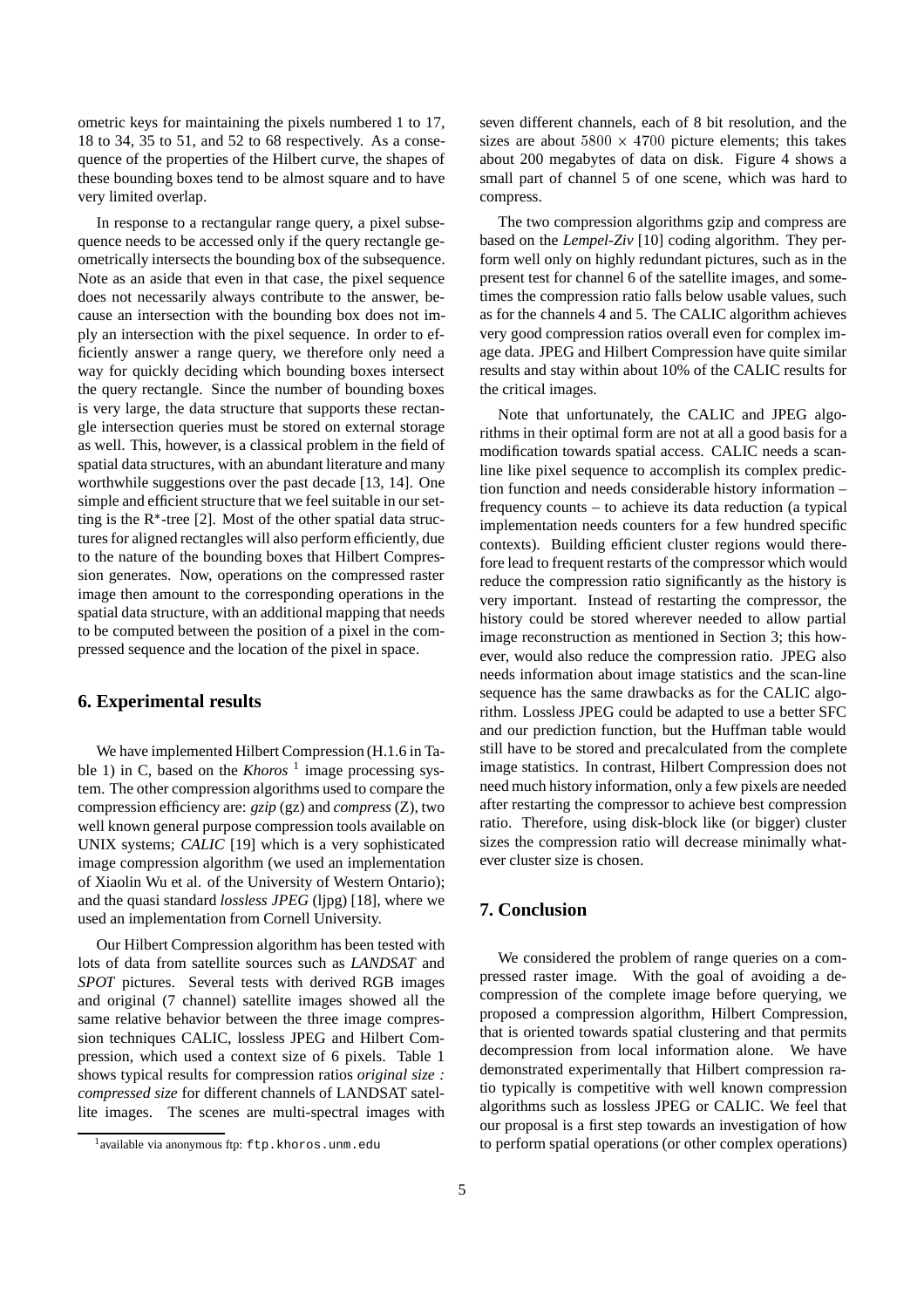| channel | $\mathbf{q}$ | Z    | calic | ljpg | <b>H.1.6</b> |
|---------|--------------|------|-------|------|--------------|
|         | 1.70         | 1.66 | 2.30  | 2.08 | 2.11         |
| 2       | 2.00         | 2.02 | 2.72  | 2.46 | 2.44         |
| 3       | 1.80         | 1.79 | 2.44  | 2.18 | 2.18         |
| 4       | 1.27         | 1.18 | 1.70  | 1.56 | 1.52         |
| 5       | 1.23         | 1.15 | 1.68  | 1.54 | 1.51         |
| 6       | 16.02        | 4.77 | 4.59  | 6.58 | 3.27         |
|         | 1.54         | 1.50 | 2.09  | 1.91 | 1.87         |

| channel | $_{2z}$ | z    | calic | ljpg | H.1.6 |
|---------|---------|------|-------|------|-------|
|         | 1.65    | 1.61 | 2.19  | 1.96 | 2.00  |
| 2       | 1.84    | 1.84 | 2.51  | 2.24 | 2.24  |
| 3       | 1.65    | 1.62 | 2.22  | 1.98 | 1.99  |
| 4       | 1.26    | 1.17 | 1.68  | 1.56 | 1.52  |
| 5       | 1.25    | 1.15 | 1.67  | 1.53 | 1.51  |
| 6       | 15.98   | 4.56 | 4.41  | 3.99 | 3.05  |
|         | 1.50    | 1.46 | 2.02  | 1.83 | 1.81  |

**Table 1. Compression Ratios for two different LANDSAT Scenes**

directly on the compressed data. Since the body of compressed raster image is growing steadily, and advanced applications call for increasingly complex operations (the IEEE Computer dedicated its September 1995 issue to this topic), further investigations in this direction appear to be useful.

## **8. Acknowledgement**

We want to thank Jürg Nievergelt and Guy Even for inspiring discussions, and Klaus Seidel, National Point Of Contact (NPOC) *Bundesamt für Landestopographie*, for providing us with satellite image data.

#### **References**

- [1] B. Becker, P. Franciosa, S. Gschwind, T. Ohler, G. Thiemt, and P. Widmayer. Enclosing many boxes by an optimal pair of boxes. In *Proc. of the 9th Annual Symposium on Theoretical Aspects of Computer Science STACS*, volume 577, pages 475–486, Cachan, 1992. Springer-Verlag. Lecture Nores in Computer Science.
- [2] N. Beckmann, H.-P. Kriegel, R. Schneider, and B. Seeger. The R<sup>\*</sup>-tree: an efficient and robust access method for points and rectangles. In *Proc. of the ACM SIGMOD Int. Conf. on the Management of Data*, pages 322–331. ACM, 1990. Atlantic City, New Jersey.
- [3] J. G. Cleary, R. M. Neal, and I. H. Witten. Arithmetic coding for data compression. *Communications of the ACM*, 30(6):520–540, June 1987.
- [4] D. J. DeWitt, N. Kabra, J. Luo, J. M. Patel, and J.-B. Yu. Client-server paradise. In *Proceedings of the 20th VLDB Conf.*, pages 558–569, September 1994. Santiago - Chile.
- [5] C. Faloutsos and S. Roseman. Fractals for secondary key retrieval. In *Proc. of the ACM Conf. on the Principles of Database Systems*, pages 247–252. ACM, March 1989.
- [6] P. G. Howard. *The Design and Analysis of Efficient Lossless Data Compression Systems*. PhD thesis, Department of Computer Science at Brown University, 1993.
- [7] P. G. Howard and J. S. Vitter. Fast progressive lossless image compression. In *Image and Video Compression*, volume 2186, pages 98–109. SPIE, 1994.
- [8] D. A. Huffman. A method for the construction of minimum redundancy codes. In *Proc. Inst. Electr. Radio Eng.*, pages 1098–1101, September 1952.
- [9] H. V. Jagadish. Linear clustering of objects with multiple attributes. In *Proc. ACM SIGMOD Int. Conf. on Management of Data*, pages 332–342. ACM, June 1990.
- [10] A. Lempel and J. Ziv. A universal algorithm for sequential data compression. *IEEE Transactions on Information Theory*, pages 337–343, May 1977.
- [11] A. N. Netravali and B. G. Haskell. *Digital Pictures: Representation, Compression and Standards*. Plenum Press, New York and London, second edition, 1995.
- [12] B. Pagel, H. Six, H. Toben, and P. Widmayer. Towards an analysis of range query performance in spatial data structures. In *Proc. of the 12th ACM SIGACT-SIGMOD-SIGART Symposium on Principles of Database Systems*, pages 214– 221, Washington DC, 1993.
- [13] H. Samet. *Applications of Spatial Data Structures: computer graphics, image processing, and GIS*. Addison Wesley Publ. Co., Massachusetts, 1989.
- [14] H. Samet. *The Design and Analysis of Spatial Data Structures*. Addison Wesley Publ. Co., Massachusetts, 1989.
- [15] S. Sarawagi and M. Stonebraker. Efficient organization of large multidimensional arrays. In *Proc. 10th Int. Conf. on Data Engineering '94*, pages 328–336, Houston, Texas, February 1994. IEEE.
- [16] K. Szabo, P. Stucki, P. Aschwanden, T. Ohler, R. Pajarola, and P. Widmayer. A virtual reality based system environment for intuitive walk-throughs and exploration of largescale tourist information. In *Enter95*, January 1995.
- [17] G. K. Wallace. Overview of the JPEG (ISO/CCITT) still image compression standard. In *Image Processing Algorithms and Techniques*, volume 1244, pages 220–233. SPIE, February 1990.
- [18] G. K. Wallace. The JPEG still picture compression standard. *Communications of the ACM*, 34(4):30–44, April 1991.
- [19] X. Wu, N. Memon, and K. Sayood. A context-based, adaptive, lossless/nearly-lossless coding scheme for continuoustone images, July 1995. Proposal for ISO compression standard.

 ${}^{2}$ ©ESA / Eurimage